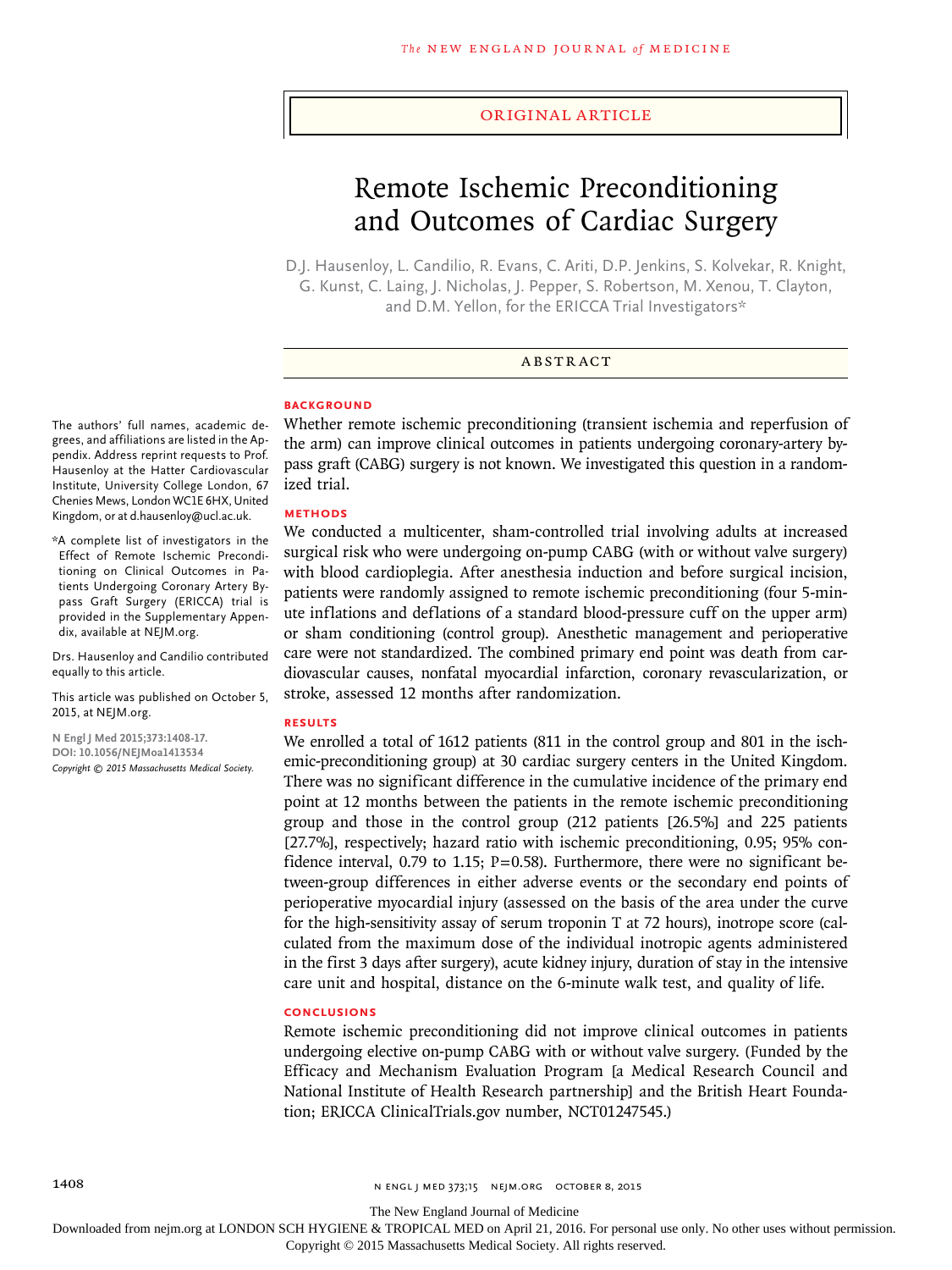CORONARY HEART DISEASE IS THE LEAD-<br>ing cause of death and disability world-<br>wide. For patients with multivessel coro-<br>nary artery disease, the treatment of choice for ing cause of death and disability worldwide. For patients with multivessel coronary artery disease, the treatment of choice for many is revascularization by means of coronaryartery bypass grafting (CABG) surgery. As a result of the aging of the population, an increased prevalence of coexisting conditions (e.g., diabetes, obesity, and hypertension), and a growing need for concomitant valve surgery, higher-risk patients are undergoing CABG surgery (with or without valve surgery); the clinical outcomes in such patients have been worse than the outcomes in patients without so many problems. $1,2$  Thus, novel cardioprotective interventions are indicated to improve clinical outcomes.

There is evidence that the heart and other organs can be protected against lethal acute ischemia–reperfusion injury by applying one or more cycles of brief, nonlethal ischemia and reperfusion to a remote organ or tissue, a procedure that has been termed remote ischemic preconditioning.3-6 The mechanisms underlying remote ischemic preconditioning are incompletely understood, although current concepts suggest that a bloodborne factor is produced in response to the remote ischemic preconditioning stimulus, which conveys the protective effect from the remote organ or tissue to the target organ.4,6 Remote ischemic preconditioning can be performed noninvasively by simply inflating and deflating a standard blood-pressure cuff placed on the upper arm or thigh to induce transient ischemia and reperfusion,<sup>7</sup> an intervention that has been shown to reduce the extent of perioperative myocardial injury in patients undergoing CABG surgery (with or without valve surgery). $8-10$  Whether remote ischemic preconditioning can improve clinical outcomes after cardiac surgery is not known. We conducted the Effect of Remote Ischemic Preconditioning on Clinical Outcomes in Patients Undergoing Coronary Artery Bypass Graft Surgery (ERICCA) trial to investigate this question.<sup>11</sup>

# **METHODS**

#### **Trial Design**

Our trial was a multicenter, randomized, shamcontrolled clinical study conducted at 30 cardiac surgery centers in the United Kingdom. The study was approved by the National Health Service Research Ethics Committee and was conducted in accordance with the principles of Good Clinical Practice under the oversight of University College London Hospital. All participants provided written informed consent. The London School of Hygiene and Tropical Medicine Clinical Trials Unit coordinated the trial. Details of the trial design have been reported previously.<sup>11</sup> The study adhered to the protocol, which is available with the full text of this article at NEJM.org.

The authors designed the study and collected, analyzed, and interpreted the data. All the authors wrote or contributed to the writing of the manuscript, made the decision to submit it for publication, and vouch for the accuracy and completeness of the data and analysis. The funding sources had no role in the study.

# **Participants**

Eligible patients were adults  $(≥18$  years of age) with an additive European System for Cardiac Operative Risk Evaluation (EuroSCORE) of 5 or higher (with higher scores indicating a greater risk of death; 0 indicates minimum risk and ≥6 indicates high risk) who were undergoing on-pump CABG (with or without valve surgery) with myocardial protection provided by blood cardioplegia. Exclusion criteria were cardiogenic shock or cardiac arrest during the current admission, pregnancy, clinically significant peripheral arterial disease affecting the arms, hepatic dysfunction (bilirubin level of  $>20 \mu$ mol per liter [1.2 mg per deciliter] or international normalized ratio of >2.0), pulmonary disease (forced expiratory volume in 1 second of <40% of the predicted value) or renal failure (estimated glomerular filtration rate of  $<30$  ml per minute per 1.73 m<sup>2</sup> of body-surface area), and concomitant therapy with glibenclamide or nicorandil (medications that may interfere with remote ischemic preconditioning). Participants underwent follow-up assessments at 6 weeks (performed at the time of the routine outpatient clinic visit) and at 12 months (performed mainly by telephone contact with the patient or review of the general practitioner's notes, since there was no routine outpatient clinic visit at this time point).

#### **Randomization**

Patients were randomly assigned in a 1:1 ratio to undergo either remote ischemic preconditioning or sham preconditioning (control group). Randomization was conducted by means of a secure website (Sealed Envelope) and was stratified ac-

The New England Journal of Medicine

Downloaded from nejm.org at LONDON SCH HYGIENE & TROPICAL MED on April 21, 2016. For personal use only. No other uses without permission.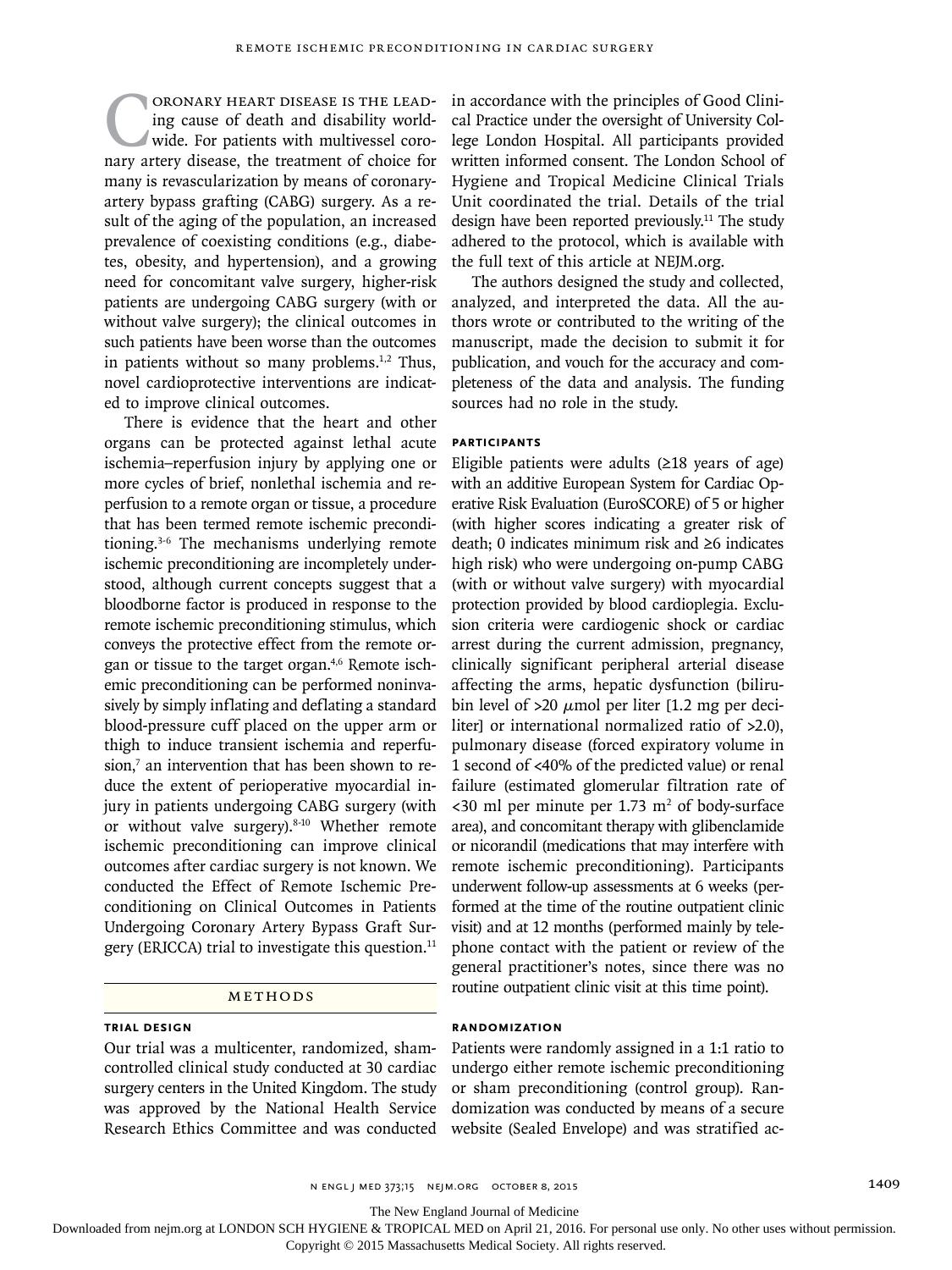cording to recruiting center. The patients, anesthesiologists, cardiac surgeons, intensive care unit (ICU) and ward staff, and study investigators collecting and analyzing the data were all unaware of the treatment assignments.

# **Interventions**

For participants who were randomly assigned to undergo remote ischemic preconditioning, a standard blood-pressure cuff was placed on the upper arm, inflated to 200 mm Hg, and left inflated for 5 minutes. The cuff was then deflated to 0 mm Hg and left uninflated for 5 minutes. This cycle was performed four times in total. If the systolic pressure was higher than 185 mm Hg, the cuff was inflated to 15 mm Hg above the systolic pressure. The protocol for the control group comprised four 5-minute cycles of simulated remote ischemic preconditioning. Cuff inflation was simulated by inflating the cuff with the valve open; this prevented actual inflation of the cuff. After 5 minutes, the air valve was closed and left closed for 5 minutes, corresponding to cuff deflation. Remote ischemic preconditioning and sham preconditioning were performed after anesthesia induction and before surgical incision.

# **Surgical Procedure**

Anesthetic management and perioperative care were not standardized. Arterial blood pressure, central venous pressure, electrocardiographic tracings, and nasopharyngeal temperature were recorded continuously. Intravenous glyceryl trinitrate was used only when clinically indicated, since it may interfere with the cardioprotective effect of remote ischemic preconditioning. After the institution of standard nonpulsatile cardiopulmonary bypass, all coronary-artery bypass grafts were constructed while blood cardioplegia was being used for myocardial protection. After the anastomoses of the grafts (with or without valve replacement or repair), cardiopulmonary bypass was discontinued and protamine was used to reverse the effect of heparin.

# **Outcomes**

The primary study end point was the rate of major adverse cardiac and cerebral events, assessed within 12 months after randomization. These comprised death from cardiovascular causes, nonfatal myocardial infarction, coronary revascularization, or stroke. All primary events were validated by an independent event validation committee. Definitions of the major clinical end points are provided in the Methods section in the Supplementary Appendix, available at NEJM.org.

Secondary end points included components of the primary end point, assessed at 30 days and 12 months, and death from any cause, assessed at 12 months. Additional secondary end points were perioperative myocardial injury (assessed on the basis of the area under the curve [AUC] at 72 hours for the results of a high-sensitivity troponin T assay [normal troponin T range, 0 to 14 ng per liter] in blood samples obtained preoperatively and 6, 12, 24, 48, and 72 hours after cardiac bypass); grade 1, 2, or 3 acute kidney injury within 72 hours after surgery (assessed on the basis of the increase in the serum creatinine level according to the International Kidney Disease: Improving Global Outcomes classification<sup>12</sup>); serum creatinine level at 6 weeks and 12 months; 24-hour AUC for plasma neutrophil gelatinase–associated lipocalin (NGAL, calculated from blood samples taken preoperatively and at 6, 12, and 24 hours after cardiac bypass; normal range, 0 to 1000 ng per liter); maximum inotrope score in the 72-hour postoperative period (an assessment of hemodynamic stability calculated from the maximum dose of the individual inotropic agents administered in the first 3 days after surgery<sup>13</sup>); length of ICU stay and hospital stay; 6-minute walk test at baseline, 6 weeks, and 12 months; and health-related quality of life as assessed by the European Quality of Life–5 Dimensions score at baseline, 6 weeks, and 3, 6, 9, and 12 months.

## **Statistical Analysis**

On the basis of previous data, $14,15$  we estimated that 20% of participants in the control group would have major adverse cardiac or cerebral events within 12 months. To detect a 27% relative reduction in this primary end point in the ischemic-preconditioning group (from 20.0% to 14.6%), with a power of 80% and a significance level of 5%, we calculated that a sample of 770 patients would be required for each study group, or 1540 in total. To allow for dropouts (4.5%) this total was increased to 1610 patients (805 patients in each group).

The primary analysis compared the cumulative incidence of major adverse cardiac or cerebral events at 12 months between the ischemic-

The New England Journal of Medicine

Downloaded from nejm.org at LONDON SCH HYGIENE & TROPICAL MED on April 21, 2016. For personal use only. No other uses without permission.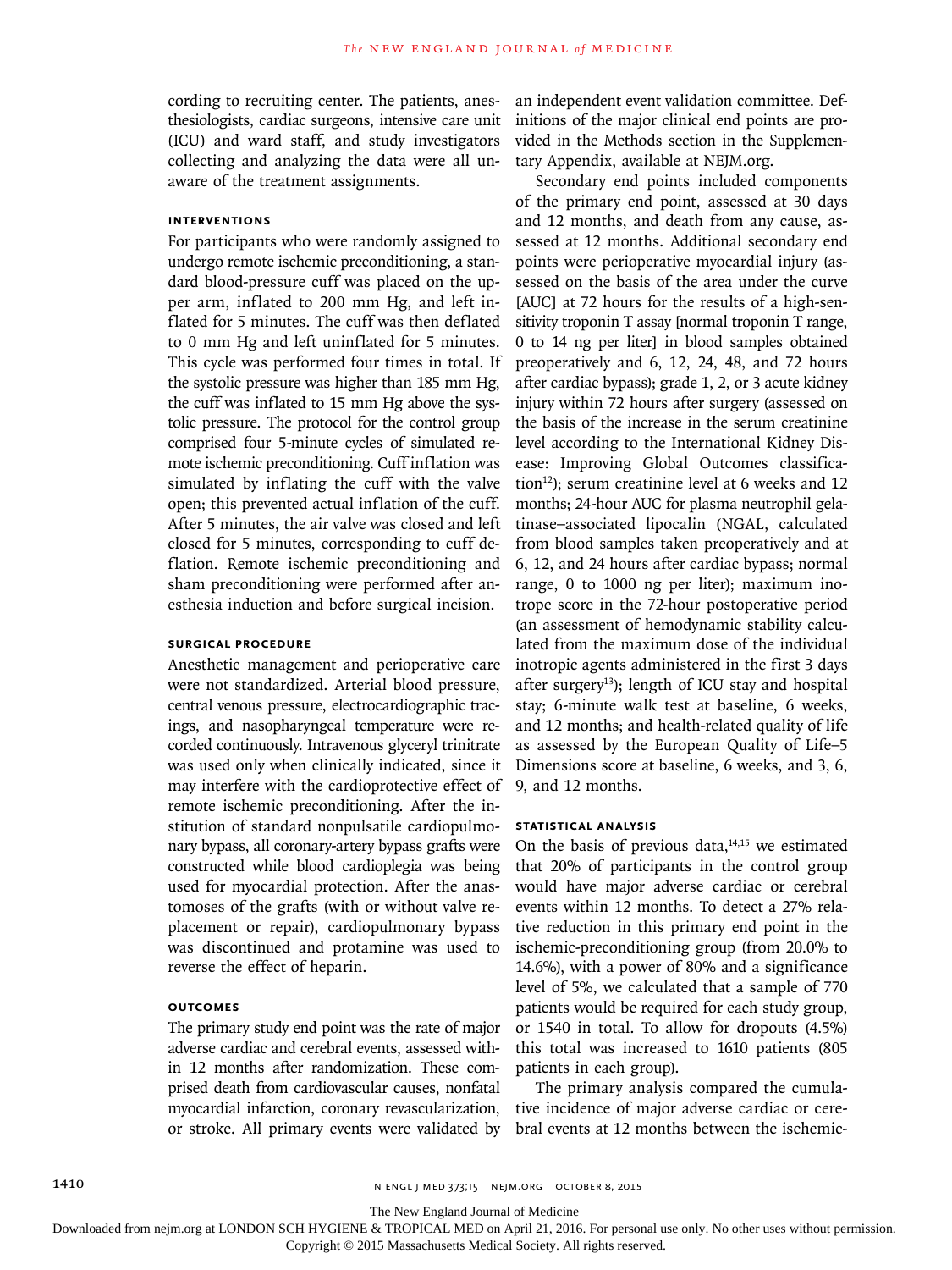preconditioning and control groups, with the use of Cox proportional-hazards models and with censoring of data at the date of the adverse event, loss to follow-up, or withdrawal from the study or at 12 months. The difference in treatment effect between subgroups was examined by including an interaction between the treatment group and the subgroup variable. The primary analysis was conducted on an intention-to-treat basis and included all participants. We also carried out a per-protocol analysis, which was restricted to participants who underwent remote ischemic preconditioning or sham preconditioning as specified by the protocol and underwent CABG surgery (with or without valve surgery).

To compare subgroups with respect to the effect of treatment on the incidence of major adverse cardiac and cerebral events, we included an interaction between treatment group and the subgroup variable in the time-to-event model. Time-to-event methods were used to evaluate major adverse cardiac and cerebral events at 30 days, components of the primary end point at 30 days and 12 months, and deaths from any cause at 12 months. Simple linear regression was used for between-group comparisons of the natural logarithm of the AUC for troponin T at 72 hours and the AUC for NGAL at 24 hours. Nonparametric tests were used to compare the ischemicpreconditioning and control groups with respect to acute kidney injury and inotrope score. Proportional-hazards models accounting for the competing risk of death were used for hospital stay and ICU stay. Analysis of covariance, with adjustment for baseline values, was performed to evaluate the quality of life at baseline, at 6 weeks, and at 3, 6, 9, and 12 months and the serum creatinine level at 6 weeks and 12 months. For quality of life, we used nonparametric confidence intervals because of the nonnormal distribution. A linear mixed model with unstructured residuals was used to compare the mean distance on the 6-minute walk test between the two study groups at 6 weeks and 12 months. Logistic regression was performed for between-group comparisons of the proportion of participants with postoperative atrial fibrillation, which was a post hoc outcome. Initial models included only participants for whom all data were available (complete-case analysis). For the complete-case analysis of the high-sensitivity assay for troponin T and

of NGAL, data had to be available for all time points; for the complete-case analysis of serum creatinine, data had to be available at baseline and at the relevant follow-up visit. We evaluated the effect of missing data by using multiple imputation to replace any missing values for high-sensitivity troponin T assays, NGAL, and serum creatinine. Full details of the statistical methods, including the imputation model, are provided in the Methods section in the Supplementary Appendix.

#### **RESULTS**

# **Study Population**

Between April 2011 and March 2014, we enrolled 1612 patients undergoing on-pump CABG (with or without valve surgery) with blood cardioplegia (811 assigned to sham conditioning and 801 to remote ischemic preconditioning) (Fig. S1 in the Supplementary Appendix). Detailed screening logs of 1 month's duration were obtained for 3 separate, randomly selected months during the 36-month recruitment period. Of the 1869 patients who were screened during the 3 months, 414 (22.2%) were eligible for inclusion in the study, and 195 of the eligible patients (47.1%) were randomly assigned to a study group. A EuroSCORE of less than 5 was the main reason for ineligibility.

The treatment groups were well balanced with respect to baseline characteristics, surgical details, and use of cardiovascular medications during follow-up (Table 1, and Tables S1, S2, and S3 in the Supplementary Appendix). The intervention was completed according to the protocol for 716 (88.3%) of the participants in the control group and 691 (86.3%) of those in the ischemic-preconditioning group; reasons for incomplete intervention are provided in Figure S1 in the Supplementary Appendix. The mean (±SD) time between the start of preconditioning and initiation of cardiac bypass was 1.8±0.6 hours in the control group and 1.7±0.7 hours in the ischemic-preconditioning group. Relatively few participants were lost to followup before 12 months for reasons other than death: 28 (3.5%) in the control group and 19 (2.4%) in the ischemic-preconditioning group (Fig. S1 in the Supplementary Appendix). All 1612 patients were included in the analysis of the primary outcome.

n engl j med 373;15 nejm.org October 8, 2015 1411

The New England Journal of Medicine

Downloaded from nejm.org at LONDON SCH HYGIENE & TROPICAL MED on April 21, 2016. For personal use only. No other uses without permission.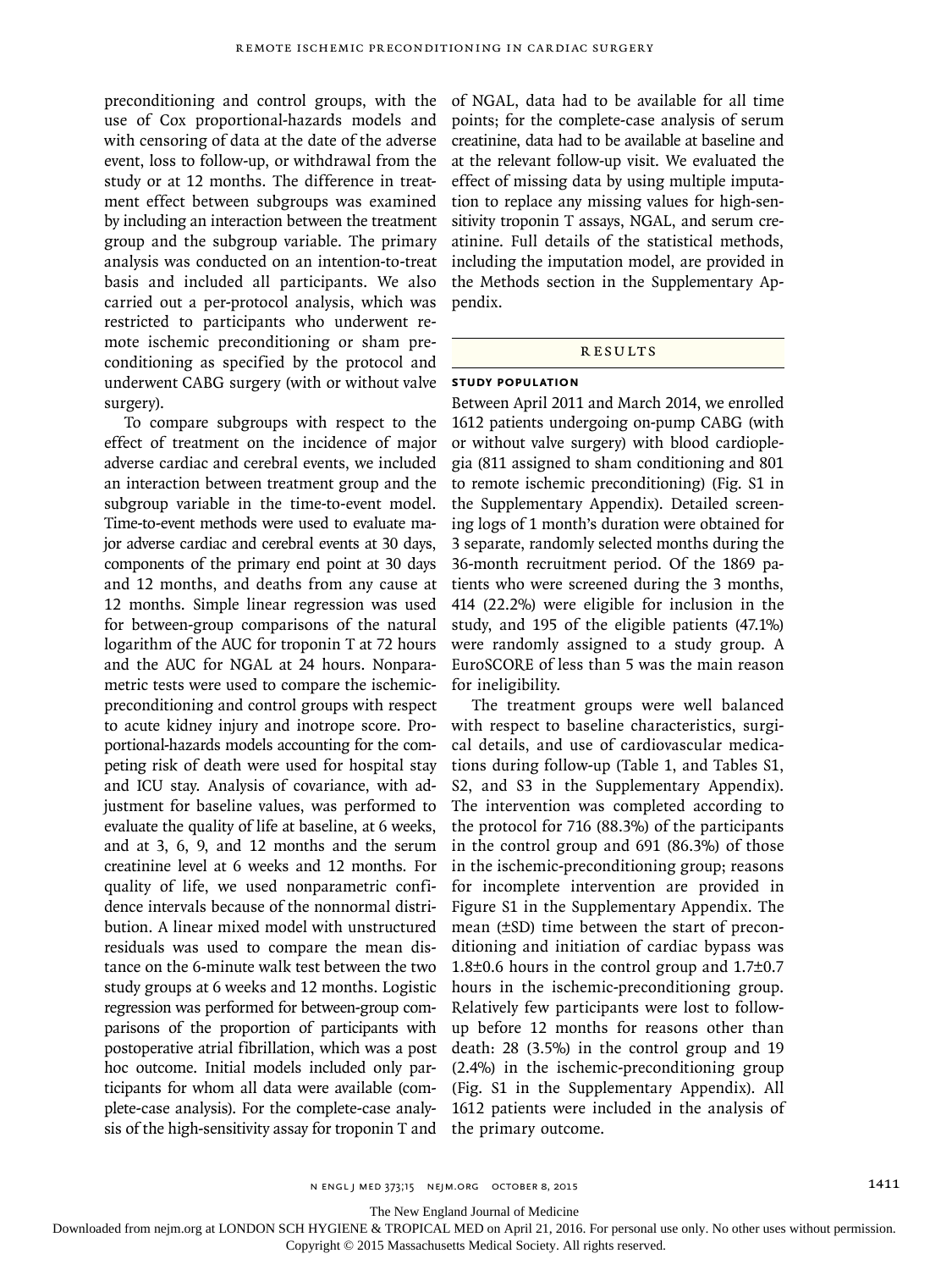| Table 1. Baseline Characteristics of the Patients and Surgical Characteristics.* |                        |                            |  |  |  |
|----------------------------------------------------------------------------------|------------------------|----------------------------|--|--|--|
| Characteristic                                                                   | Control<br>$(N = 811)$ | <b>RIPC</b><br>$(N = 801)$ |  |  |  |
| <b>Patients</b>                                                                  |                        |                            |  |  |  |
| Male sex - no./total no. (%)                                                     | 586/806 (72.7)         | 556/790 (70.4)             |  |  |  |
| $Age - yr$                                                                       | $76.3 \pm 7.0$         | $76.1 \pm 6.1$             |  |  |  |
| EuroSCORE <sup>+</sup>                                                           |                        |                            |  |  |  |
| Median                                                                           | 6                      | 6                          |  |  |  |
| Range                                                                            | $5 - 16$               | $5 - 17$                   |  |  |  |
| Prior diagnoses - no./total no. (%)                                              |                        |                            |  |  |  |
| Diabetes mellitus                                                                | 211/807 (26.1)         | 203/790 (25.7)             |  |  |  |
| Hypercholesterolemia                                                             | 555/807 (68.8)         | 570/790 (72.2)             |  |  |  |
| Hypertension                                                                     | 599/807 (74.2)         | 602/790 (76.2)             |  |  |  |
| Myocardial infarction                                                            | 309/807 (38.3)         | 328/790 (41.5)             |  |  |  |
| Sulfonylurea - no./total no. (%)                                                 | 49/807 (6.1)           | 42/791 (5.3)               |  |  |  |
| <b>Surgery</b>                                                                   |                        |                            |  |  |  |
| CABG completed - no./total (%)                                                   | 776/805 (96.4)         | 772/789 (97.8)             |  |  |  |
| Valve surgery - no./total no. (%)                                                | 406/775 (52.4)         | 371/772 (48.1)             |  |  |  |
| Cross-clamp time - mint                                                          |                        |                            |  |  |  |
| Median                                                                           | 71                     | 69                         |  |  |  |
| Range                                                                            | 15-292                 | $18 - 324$                 |  |  |  |
| Cardiopulmonary-bypass time - min                                                |                        |                            |  |  |  |
| Median                                                                           | 107                    | 105                        |  |  |  |
| Range                                                                            | 29-422                 | 34-585                     |  |  |  |
| Anesthetics - no./total no. (%)                                                  |                        |                            |  |  |  |
| Volatile, without propofol                                                       | $11/767$ (1.4)         | $12/769$ (1.6)             |  |  |  |
| Volatile, with propofol                                                          | 312/767 (40.7)         | 313/769 (40.7)             |  |  |  |
| Propofol, without volatile                                                       | 397/767 (51.8)         | 409/769 (53.2)             |  |  |  |
| Other - no propofol or volatile                                                  | 47/767(6.1)            | 35/769 (4.6)               |  |  |  |
| Intravenous nitrates - no./total no. (%)                                         | 230/775 (29.7)         | 233/772 (30.2)             |  |  |  |

\* Plus–minus values are means ±SD. Additional patient and surgical characteristics are provided in Tables S1 and S2 in the Supplementary Appendix. CABG denotes coronary-artery bypass grafting, and RIPC remote ischemic preconditioning.

- † In the European System for Cardiac Operative Risk Evaluation (EuroSCORE), higher scores indicate a greater risk of death; 0 indicates minimum risk and ≥6 indicates high risk. Data were available for 806 participants in the control group and 790 in the RIPC group.
- ‡ Data were available for 734 participants in the control group and 735 in the RIPC group.
- § Data were available for 750 participants in the control group and 757 in the RIPC group.

#### **Outcomes**

There was no significant difference between the ischemic-preconditioning group and the control group with respect to the primary end point (proportion of participants with a major adverse cardiac or cerebral event at 12 months, 26.5%

[212 participants] and 27.7% [225 participants], respectively; hazard ratio with ischemic preconditioning, 0.95; 95% confidence interval [CI], 0.79 to 1.15; P=0.58) (Table 2 and Fig. 1, and Table S4 in the Supplementary Appendix). There was no evidence of a significant difference between the control group and the ischemic-conditioning group in any of the individual components of the primary end point (death from cardiovascular causes, nonfatal myocardial infarction, stroke, or coronary revascularization) (Table 2, and Figs. S2, S3, and S4 and Table S5 in the Supplementary Appendix).

Results of the per-protocol analysis were very similar to those of the intention-to-treat analysis, showing little difference in the incidence of major adverse cardiac and cerebral events between the ischemic-preconditioning and control groups. In the per-protocol analysis, 28.5% of participants (204 of 717) in the ischemic-preconditioning group had major adverse cardiac and cerebral events within 12 months, as compared with 27.2% (188 of 691) in the control group (hazard ratio, 0.95; 95% CI, 0.78 to 1.16; P=0.64). There was no evidence that the effect of remote ischemic preconditioning as compared with the effect of sham preconditioning differed significantly within the subgroups for any of the prespecified end points (Fig. 2). Post hoc subgroup analyses showed no evidence that the effect of remote ischemic preconditioning on the primary composite end point differed significantly according to the type of anesthetic used during surgery or the interval between the start of remote ischemic preconditioning and initiation of cardiac bypass (Table S6 in the Supplementary Appendix).

#### **Secondary Outcomes**

The complete-case analysis, which included 728 patients with full data on perioperative myocardial injury (45.2% of all 1612 patients), suggested a 10% lower AUC for the troponin T level in patients undergoing remote ischemic preconditioning as compared with those undergoing sham preconditioning (geometric mean, 32.7 vs. 36.4 ng·hour per milliliter; ratio, 0.90; 95% CI, 0.81 to 0.99). However, this effect largely disappeared when multiple imputation analyses were undertaken (geometric mean, 34.2 vs. 34.8 ng·hour per milliliter; ratio, 0.98; 95% CI, 0.91 to 1.06) (Table 2). This lack of effect was sup-

1412 **n engl j med 373;15** n engl j med 373;15 nejm.org October 8, 2015

The New England Journal of Medicine

Downloaded from nejm.org at LONDON SCH HYGIENE & TROPICAL MED on April 21, 2016. For personal use only. No other uses without permission.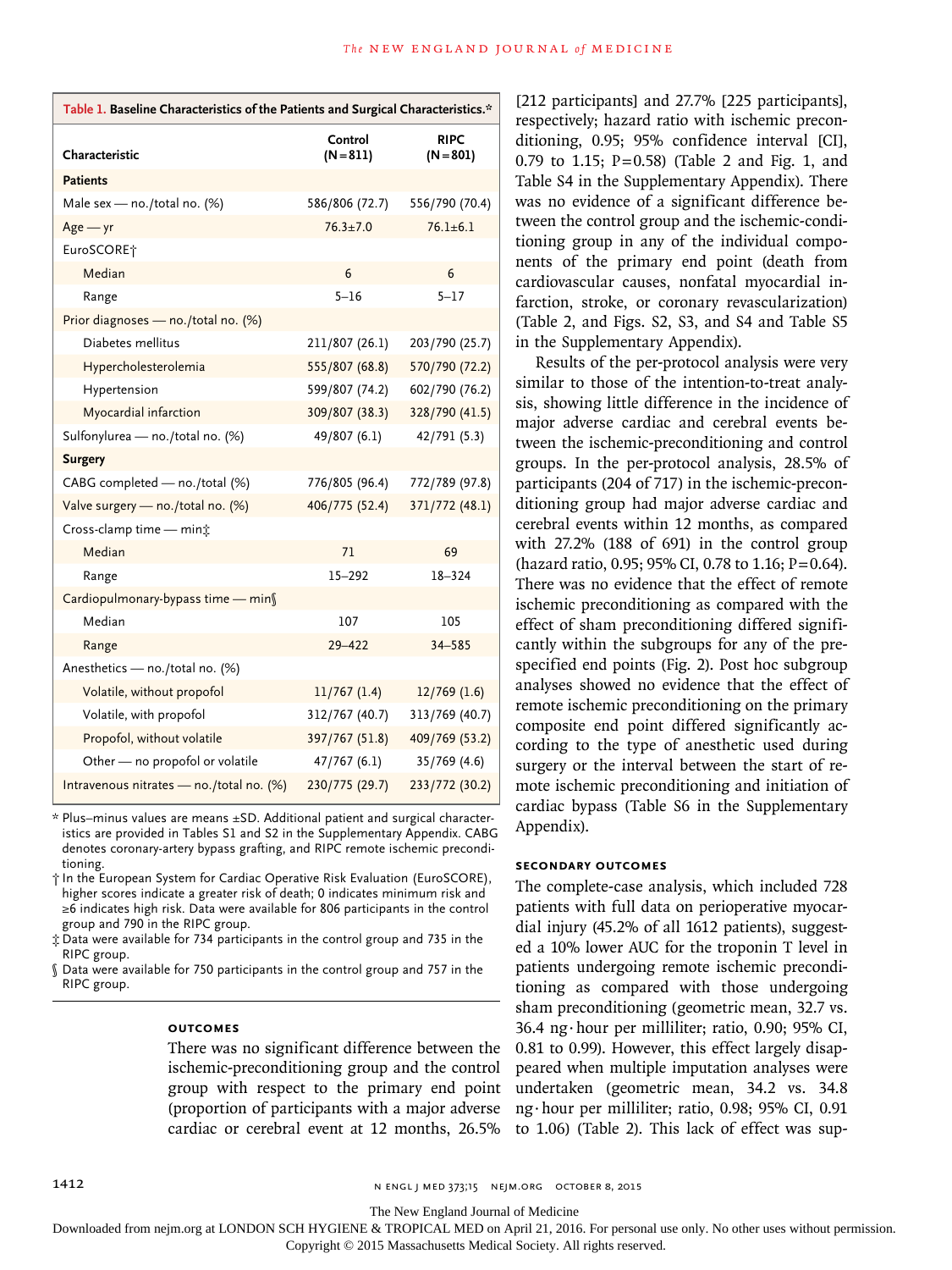| Table 2. Clinical Outcomes and Treatment Effect.* |                        |                            |                                                          |         |  |  |  |
|---------------------------------------------------|------------------------|----------------------------|----------------------------------------------------------|---------|--|--|--|
| Outcome                                           | Control<br>$(N = 811)$ | <b>RIPC</b><br>$(N = 801)$ | <b>Treatment Effect,</b><br>Control vs. RIPC<br>(95% CI) | P Value |  |  |  |
| Primary end point                                 |                        |                            |                                                          |         |  |  |  |
| MACCE within 12 mo                                | 225 (27.7)             | 212 (26.5)                 | $0.95(0.79 - 1.15)$                                      | 0.58    |  |  |  |
| Death from cardiovascular causes<br>$-$ no. (%)   | 32(3.9)                | 47 (5.9)                   | $1.50(0.96 - 2.35)$                                      | 0.08    |  |  |  |
| Myocardial infarction                             | 191 (23.6)             | 173 (21.6)                 | $0.91(0.74 - 1.12)$                                      | 0.39    |  |  |  |
| Stroke                                            | 16(2.0)                | 17(2.1)                    | $1.08(0.55 - 2.14)$                                      | 0.82    |  |  |  |
| Coronary revascularization                        | 3(0.4)                 | 2(0.2)                     | $0.68(0.11-4.09)$                                        | 0.68    |  |  |  |
| Secondary end points                              |                        |                            |                                                          |         |  |  |  |
| AUC for troponin $T - ng \cdot hr/ml$             |                        |                            |                                                          |         |  |  |  |
| Median (IQR)                                      | 35.7 (22.8-57.3)       | $30.1(20.3 - 53.9)$        |                                                          |         |  |  |  |
| Geometric mean                                    | $36.4 + 2.0$           | $32.7 + 2.0$               |                                                          |         |  |  |  |
| No. with complete data set                        | 367                    | 361                        | $0.90(0.81 - 0.99)$                                      | 0.03    |  |  |  |
| Total no. with multiple imputation                | 798                    | 782                        | $0.98(0.91 - 1.06)$                                      | 0.63    |  |  |  |
| Inotrope score;                                   |                        |                            |                                                          |         |  |  |  |
| Median (IQR)                                      | $6(0-16)$              | $6(0-15)$                  | NA                                                       | 0.92    |  |  |  |
| No. with data available                           | 794                    | 775                        |                                                          |         |  |  |  |
| Acute kidney injury - no./total no. (%) :         | 293/772 (38.0)         | 287/749 (38.3)             | <b>NA</b>                                                | 0.98    |  |  |  |
| Grade 1                                           | 226/772 (29.3)         | 230/749 (30.7)             |                                                          |         |  |  |  |
| Grade 2                                           | 44/772 (5.7)           | 38/749 (5.1)               |                                                          |         |  |  |  |
| Grade 3                                           | 23/772(3.0)            | 19/749(2.5)                |                                                          |         |  |  |  |
| Hospital stay - days                              |                        |                            |                                                          |         |  |  |  |
| Median (IQR)                                      | $10(7-17)$             | $10(7-16)$                 | <b>NA</b>                                                | 0.36    |  |  |  |
| No. with data available                           | 775                    | 758                        |                                                          |         |  |  |  |
| ICU stay - days                                   |                        |                            |                                                          |         |  |  |  |
| Median (IQR)                                      | $3(1-5)$               | $2(1-4)$                   | <b>NA</b>                                                | 0.35    |  |  |  |
| No. with data available                           | 775                    | 758                        |                                                          |         |  |  |  |
| Distance on 6-min walk test - m                   |                        |                            |                                                          |         |  |  |  |
| At $6$ wk                                         | $335 \pm 125$          | $332 + 109$                | $-4$ ( $-24$ to 7)                                       | 0.72    |  |  |  |
| At 12 mo                                          | $365 + 128$            | $386 + 116$                | 23 (2 to 44)                                             | 0.03    |  |  |  |
| No. with data available                           | 402                    | 383                        |                                                          |         |  |  |  |

\* Plus–minus values are means ±SD. The treatment effect was calculated as the hazard ratio for the primary end point and as the ratio of geometric means for all the secondary end points except the distance on the 6-minute walk test, for which the treatment effect was calculated as the difference in means. More detailed data and other outcomes are provided in Tables S4 and S5 in the Supplementary Appendix. AUC denotes area under the curve, CI confidence interval, ICU intensive care unit, IQR interquartile range, MACCE major adverse cardiac and cerebral events, and NA not applicable.

† Inotrope score was calculated from the maximum dose of the individual inotropic agents administered during the first 72 hours after surgery.<sup>13</sup> The scale ranges from 0 to no upper limit, with higher scores indicating greater hemodynamic instability.

‡ Grade 1, 2, or 3 acute kidney injury within 72 hours after surgery was assessed on the basis of the increase in the serum creatinine level according to the International Kidney Disease: Improving Global Outcomes classification.<sup>12</sup>

ported by examination of the data for the 1282 between the ischemic-preconditioning and conpatients (79.5%) who had at least one periopera-trol groups (full details on patterns of missing tive high-sensitivity troponin T assay result, data are provided in Table S7 in the Supplemenwhich showed little difference at any time point tary Appendix). Post hoc subgroup analyses

The New England Journal of Medicine

Downloaded from nejm.org at LONDON SCH HYGIENE & TROPICAL MED on April 21, 2016. For personal use only. No other uses without permission. Copyright © 2015 Massachusetts Medical Society. All rights reserved.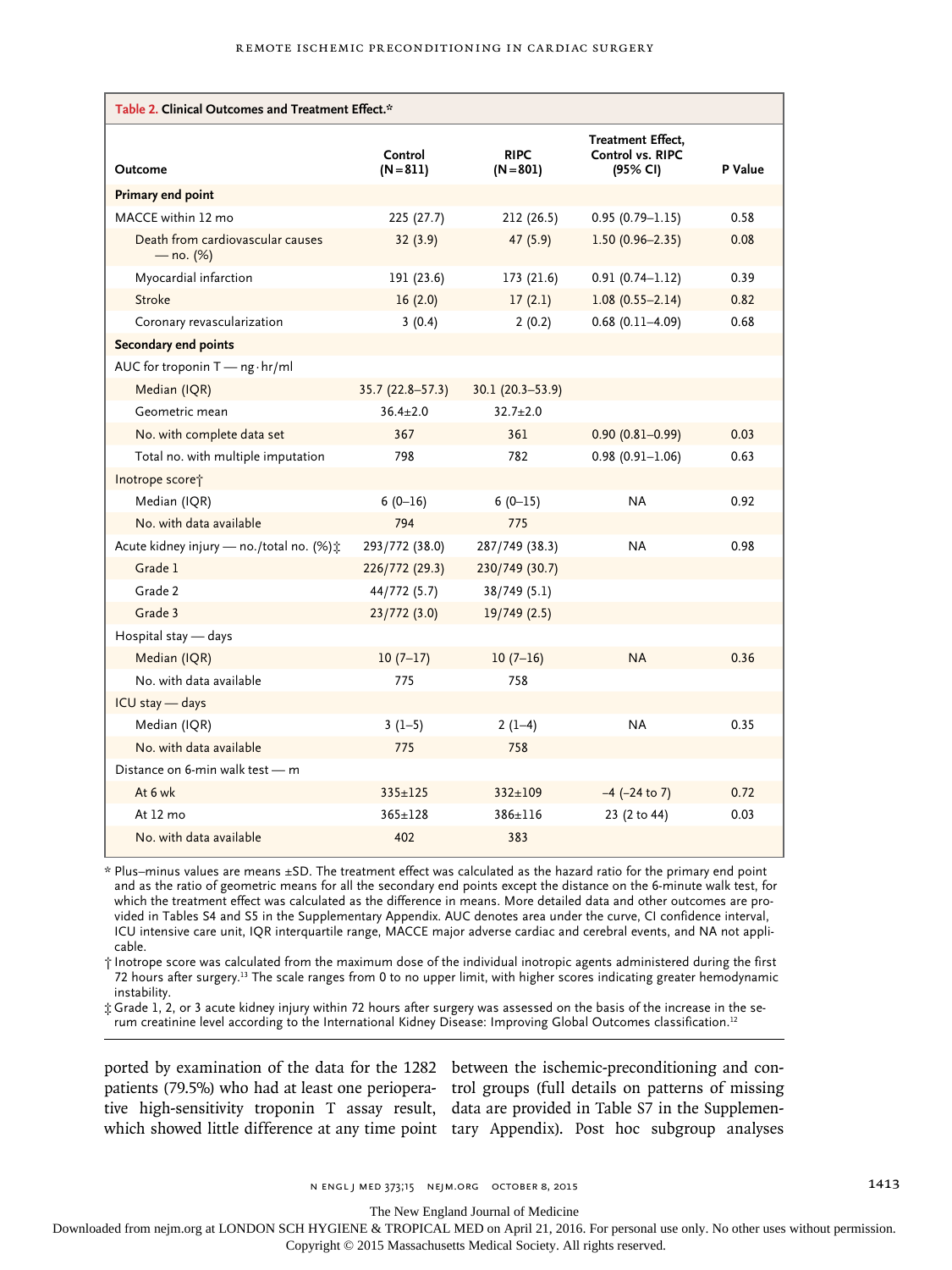

## **Figure 1. Cumulative Incidence of Major Adverse Cardiac and Cerebral Events (MACCE) at 12 Months.**

There was no significant difference in the primary end point (the incidence of combined cardiac and cerebral events at 12 months) between participants assigned to remote ischemic preconditioning (RIPC group) and

> showed no evidence that the effect of remote ischemic preconditioning on perioperative myocardial injury differed according to the type of anesthetic used during surgery or the interval between the start of remote ischemic preconditioning and initiation of cardiac bypass (Table S6 in the Supplementary Appendix).

> The distance walked on the 6-minute walk test at 12 months was greater for participants in the ischemic-preconditioning group than for those in the control group (Table 2), although this finding should be interpreted with caution, since only 785 participants completed one or more of the three protocol-specified 6-minute walk tests (at baseline, 6 weeks, or 12 months), and of these participants, only 360 completed the 6-minute walk test at 12 months. There was no evidence of any effect of remote ischemic preconditioning on any of the other secondary end points (Table 2, and Table S8 in the Supplementary Appendix).

## **Adverse Events**

The proportion of participants with adverse events was similar in the ischemic-preconditioning and control groups (364 of 801 participants [45.4%] and 354 of 811 [43.6%], respectively) (Table 3). More participants in the ischemicpreconditioning group than in the sham-conditioning group had skin petechiae at the time of the intervention (35 of 801 participants [4.4%] vs. 2 of 811 [0.2%]); there were no long-term consequences in either group. Three unexpected serious adverse events occurred at the time of the study intervention. Only one of these events was thought to be related to the intervention the blood-pressure cuff used in the ischemicpreconditioning intervention remained inflated during surgery, but this had no long-term consequences. The other two events, arm twitching and arm weakness or altered sensation, were thought to be unrelated to the intervention. A similar proportion of participants in the ischemic-preconditioning and sham-preconditioning groups had adverse events after the intervention (349 of the 801 participants assigned to remote ischemic preconditioning [43.6%] and 353 of the 811 assigned to the sham conditioning [43.5%]); none of these events were thought to be related to the intervention. Unexpected serious adverse events included heart failure, cardiac arrest, collapse or fall, diarrhea, noncardiac chest pain, shortness of breath, multiorgan failure, pulmonary edema, cancer (nonfatal), and confusion. Although there was a trend toward an increase in the rate of death from cardiovascular causes in association with remote ischemic preconditioning as compared with sham conditioning, the evidence for a difference was weak, and the study was not powered to detect this individual end point.

# Discussion

In higher-risk patients undergoing on-pump CABG (with or without valve surgery) with blood cardioplegia, remote ischemic preconditioning did not affect the incidence of major adverse cardiac and cerebral events at 12 months, as compared with sham preconditioning. Furthermore, remote ischemic preconditioning had no effect on any of the major secondary end points, as compared with sham preconditioning.

In two recent studies, analysis of secondary end points showed beneficial effects of remote ischemic conditioning on short-term clinical outcomes<sup>16</sup> and long-term clinical outcomes<sup>17</sup> after cardiac surgery, although the studies were not adequately powered to assess these end points. Recent clinical trials that were prospectively de-

1414 **1414** N ENGL J MED 373;15 NEIM.ORG OCTOBER 8, 2015

The New England Journal of Medicine

Downloaded from nejm.org at LONDON SCH HYGIENE & TROPICAL MED on April 21, 2016. For personal use only. No other uses without permission.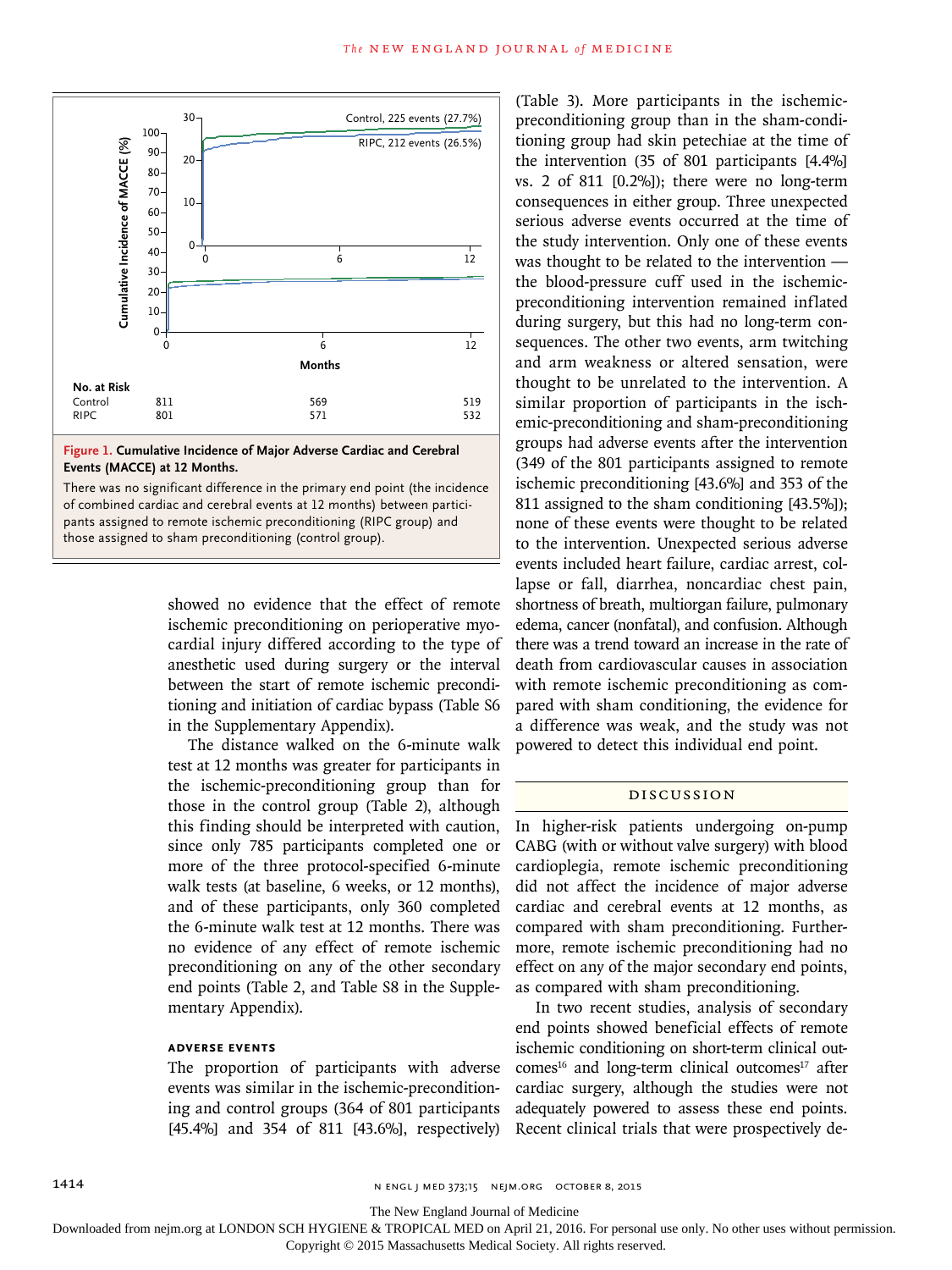| Subgroup                                                                                                                                                                                        | <b>RIPC</b> | Control                 | Hazard Ratio (95% CI)                       |  |
|-------------------------------------------------------------------------------------------------------------------------------------------------------------------------------------------------|-------------|-------------------------|---------------------------------------------|--|
|                                                                                                                                                                                                 |             | no. of events/total no. |                                             |  |
| Age                                                                                                                                                                                             |             |                         |                                             |  |
| 20.3 to 76.7 yr                                                                                                                                                                                 | 109/414     | 102/392                 | $1.01(0.80 - 1.28)$                         |  |
| 76.8 to 93.0 yr                                                                                                                                                                                 | 104/387     | 124/419                 | $0.91(0.73 - 1.13)$                         |  |
| EuroSCORE                                                                                                                                                                                       |             |                         |                                             |  |
| $5$ to $6$                                                                                                                                                                                      | 113/458     | 115/451                 | $0.97(0.77 - 1.21)$                         |  |
| 7 to 17                                                                                                                                                                                         | 98/332      | 110/355                 | $0.95(0.76 - 1.20)$                         |  |
| Clamp time                                                                                                                                                                                      |             |                         |                                             |  |
| 15 to 70 min                                                                                                                                                                                    | 72/376      | 80/361                  | $0.86(0.65 - 1.15)$                         |  |
| 71 to 324 min                                                                                                                                                                                   | 125/359     | 138/373                 | $0.94(0.78 - 1.14)$                         |  |
| Bypass time                                                                                                                                                                                     |             |                         |                                             |  |
| 106 to 585 min                                                                                                                                                                                  | 132/377     | 138/386                 | $1.06(0.81 - 1.19)$                         |  |
| 29 to 105 min                                                                                                                                                                                   | 75/395      | 80/389                  | $0.92(0.70 - 1.22)$                         |  |
| LVEF                                                                                                                                                                                            |             |                         |                                             |  |
| Moderate                                                                                                                                                                                        | 47/163      | 43/158                  | $1.06(0.75 - 1.50)$                         |  |
| Good                                                                                                                                                                                            | 135/497     | 152/515                 | $0.92(0.76 - 1.12)$                         |  |
| Poor                                                                                                                                                                                            | 18/81       | 24/94                   | $0.87(0.51 - 1.48)$                         |  |
| <b>Diabetes</b>                                                                                                                                                                                 |             |                         |                                             |  |
| <b>No</b>                                                                                                                                                                                       | 165/587     | 174/596                 | $0.96(0.80 - 1.15)$                         |  |
| Yes                                                                                                                                                                                             | 46/203      | 51/211                  | $0.94(0.66 - 1.33)$                         |  |
|                                                                                                                                                                                                 |             |                         | ⊤<br>1.0<br>0.5<br>0.7<br>1.5<br>2.0        |  |
|                                                                                                                                                                                                 |             |                         |                                             |  |
|                                                                                                                                                                                                 |             |                         | <b>Control Better</b><br><b>RIPC Better</b> |  |
| Figure 2. Incidence of Major Adverse Cardiac and Cerebral Events at 12 Months in Prespecified Subgroups.                                                                                        |             |                         |                                             |  |
|                                                                                                                                                                                                 |             |                         |                                             |  |
| Subgroup analyses showed no significant differences in major adverse cardiac and cerebral events at 12 months<br>between participants assigned to RIPC and those assigned to the control group. |             |                         |                                             |  |

signed and adequately powered failed to show any beneficial effect of remote ischemic preconditioning on inpatient clinical outcomes among 299 children (primary end point, the duration of the postoperative hospital stay)<sup>18</sup> and 1280 adults (combined primary end point, death, myocardial infarction, arrhythmia, stroke, coma, renal failure, respiratory failure, cardiogenic shock, gastrointestinal complication, or multiorgan failure).<sup>19</sup>

Studies assessing the effect of remote ischemic preconditioning on perioperative myocardial injury (measured on the basis of serum cardiac biomarker release), a surrogate end point for cardioprotection that has been associated with worse clinical outcomes after surgery, have had mixed results. $8-10,16,20,21$  In our trial, we were unable to show a clinically significant reduction in perioperative myocardial injury, although this result should be interpreted with caution because of missing data.

At some point during surgery, almost 90% of the patients in our trial received propofol, an anesthetic agent that has been reported to attenuate the cardioprotective efficacy of remote ischemic preconditioning during cardiac surgery.22-24 Use of propofol in most study participants appears to be a common denominator in many of the studies that have shown no significant cardioprotective benefit of remote ischemic preconditioning.<sup>25</sup>

In our study, there was a suggestion of an increased risk of death from cardiovascular causes in association with remote ischemic preconditioning as compared with the sham preconditioning. However, our study was not powered to detect a difference in this individual end point, and the finding should therefore be interpreted with caution. In a post hoc subgroup analysis involving patients undergoing off-pump cardiac surgery, Hong et al.<sup>19</sup> found that remote ischemic preconditioning combined with postconditioning was associated with a significant increase in the composite outcome of inpatient major adverse events. In a 58-patient study by Lucchinetti et al.,<sup>26</sup> remote ischemic preconditioning was associated with an increase in the secondary perioperative composite end point of myocardial infarction and new arrhythmias, as compared with the control group, although there was no significant between-group differ-

The New England Journal of Medicine

Downloaded from nejm.org at LONDON SCH HYGIENE & TROPICAL MED on April 21, 2016. For personal use only. No other uses without permission.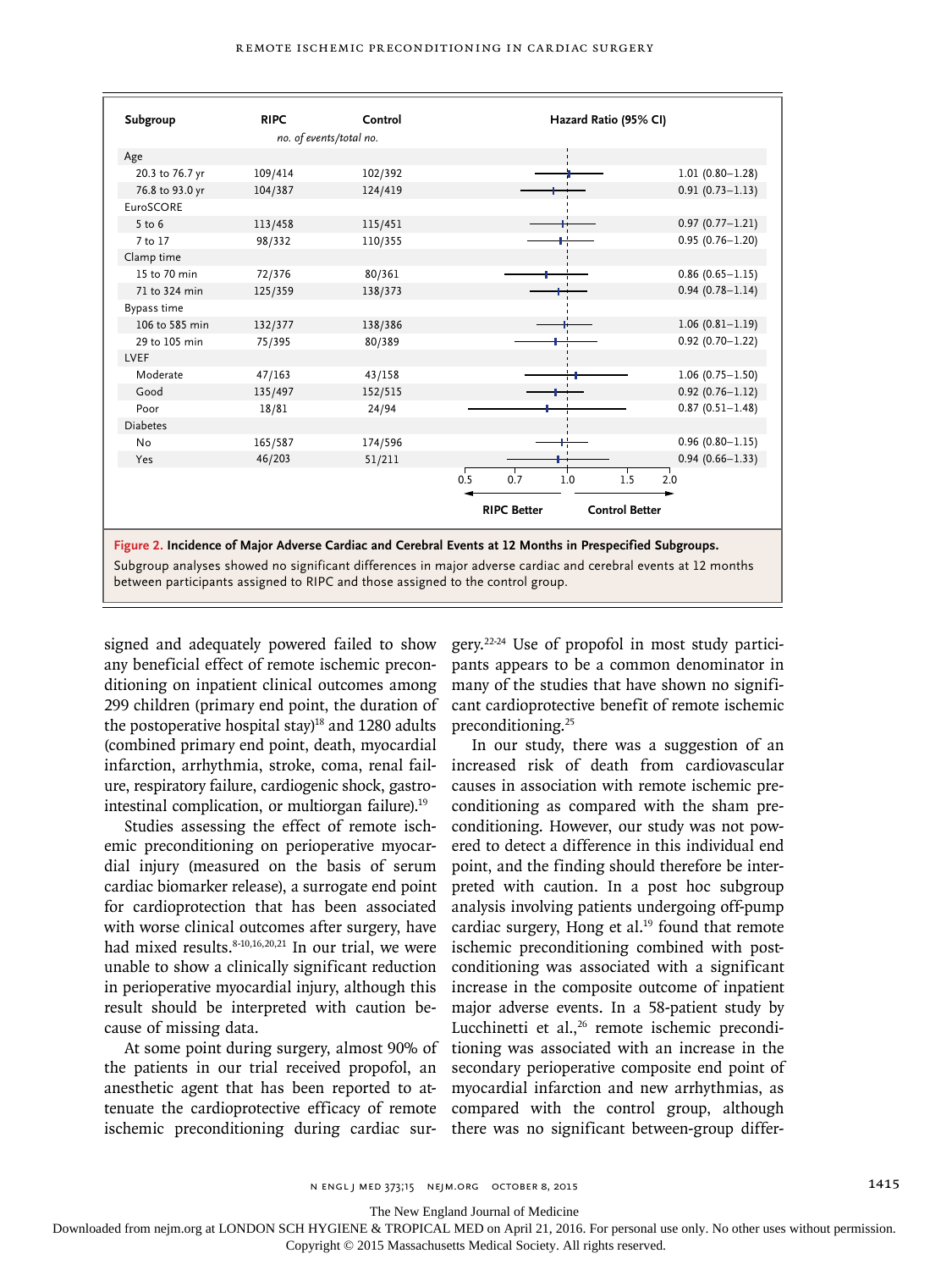| Table 3. Adverse Events.                             |                         |                            |  |
|------------------------------------------------------|-------------------------|----------------------------|--|
| Event                                                | Control<br>$(N = 811)$  | <b>RIPC</b><br>$(N = 801)$ |  |
|                                                      | no. of participants (%) |                            |  |
| Any adverse event                                    | 354 (43.6)              | 364 (45.4)                 |  |
| Adverse event during RIPC or sham<br>preconditioning | 3(0.4)                  | 37 (4.6)                   |  |
| Unexpected adverse event                             | 1(0.1)                  | 2(0.2)                     |  |
| Skin petechiae                                       | 2(0.2)                  | 35(4.4)                    |  |
| Adverse event after intervention                     | 353(43.5)               | 349 (43.6)                 |  |
| Death                                                | 55 (6.8)                | 71 (8.9)                   |  |
| Hospital admission                                   | 267 (32.9)              | 257(32.1)                  |  |
| Other                                                | 88 (10.9)               | 80 (10.0)                  |  |

ence in cardiovascular outcomes at 6 months. Furthermore, remote ischemic preconditioning was also associated with increased expression of gene sets related to tumor-necrosis-factor signaling, stem-cell and progenitor-cell activity, and hypertrophy. However, the overwhelming majority of previously published studies<sup>17,18</sup> and meta-analyses<sup>27-30</sup> have not shown any harmful effects of remote ischemic preconditioning during cardiac bypass surgery, and in fact, one recent study showed a reduction in all-cause mortality with remote ischemic preconditioning.17

Limitations of the current study include the lack of standardization of preoperative and perioperative anesthesia and medication, since we wanted to reflect the current clinical practice of cardiac surgery as much as possible, and incomplete data for some secondary end points. In addition, the anesthesiologists may not have been completely unaware of the study-group assignments. Since we did not collect data on fluid management (blood transfusion and administration of crystalloids and colloids), the inotrope data should be interpreted with caution. To investigate further the effect of the missing data on the results, we used multiple imputation. For unbiased results, this approach requires the assumption that data are missing completely at random given the variables included in the imputation model, rather than the more stringent assumption that data are missing completely at random, which is required for unbiased results with complete-case analysis. Finally, an echocardiographic substudy had been planned, but because of logistical issues, very few patients were included in the substudy; thus, no meaningful data on left ventricular function were available for analysis.

In conclusion, our study shows that in higherrisk patients undergoing on-pump CABG (with or without valve surgery) with blood cardioplegia, the addition of remote ischemic preconditioning (with transient arm ischemia and reperfusion) did not provide greater cardioprotection than sham control and, accordingly, did not improve clinical outcomes at 12 months.

Supported by grants from the Efficacy and Mechanism Evaluation Program (a Medical Research Council and National Institute of Health Research partnership) (09/100/05) and the British Heart Foundation.

Disclosure forms provided by the authors are available with the full text of this article at NEJM.org.

#### **Appendix**

The authors' affiliations are as follows: the Hatter Cardiovascular Institute, University College London (D.J.H., L.C., M.X., D.M.Y.), the National Institute of Health Research University College London Hospitals Biomedical Research Centre (D.J.H., D.M.Y.), the Clinical Trials Unit, London School of Hygiene and Tropical Medicine (R.E., R.K., J.N., S.R., T.C.), the Nuffield Trust (C.A.), the Heart Hospital, University College London Hospital (S.K.); King's College London and King's College Hospital (G.K.); Royal Free Hospital (C.L.); and the National Institute of Health Research Cardiovascular Biomedical Research Unit at Royal Brompton and Harefield NHS Trust (J.P.), London, and Papworth Hospital, Cambridge (D.P.J.) — all in the United Kingdom; and the National Heart Research Institute Singapore, National Heart Centre Singapore (D.J.H.), and the Cardiovascular and Metabolic Disorders Program, Duke–National University of Singapore (D.J.H.) — both in Singapore.

#### **References**

**1.** Ferguson TB Jr, Hammill BG, Peterson ED, DeLong ER, Grover FL. A decade of change — risk profiles and outcomes for isolated coronary artery bypass grafting procedures, 1990-1999: a report from et al. Age-dependent trends in postopera-

the STS National Database Committee and the Duke Clinical Research Institute. Ann Thorac Surg 2002;73:480-9.

**2.** Thorsteinsson K, Fonager K, Mérie C,

tive mortality and preoperative comorbidity in isolated coronary artery bypass surgery: a nationwide study. Eur J Cardiothorac Surg 2015 February 19 (Epub ahead of print).

1416 **1216** N ENGL | MED 373;15 NEIM.ORG OCTOBER 8, 2015

The New England Journal of Medicine

Downloaded from nejm.org at LONDON SCH HYGIENE & TROPICAL MED on April 21, 2016. For personal use only. No other uses without permission.

The authors' full names and academic degrees are as follows: Derek J. Hausenloy, M.B., Ch.B., Ph.D., Luciano Candilio, M.D.(Res.), Richard Evans, B.A., Cono Ariti, M.Sc., David P. Jenkins, M.B., B.S., Shyam Kolvekar, M.B., B.S., M.Ch., Rosemary Knight, Dip.N., Gudrun Kunst, M.D., Ph.D., Christopher Laing, M.B., Ch.B., M.D.(Res.), Jennifer Nicholas, Ph.D., John Pepper, M.Chir., Steven Robertson, B.A., Maria Xenou, M.Sc., Tim Clayton, M.Sc., and Derek M. Yellon, Ph.D., D.Sc., for the ERICCA Trial Investigators